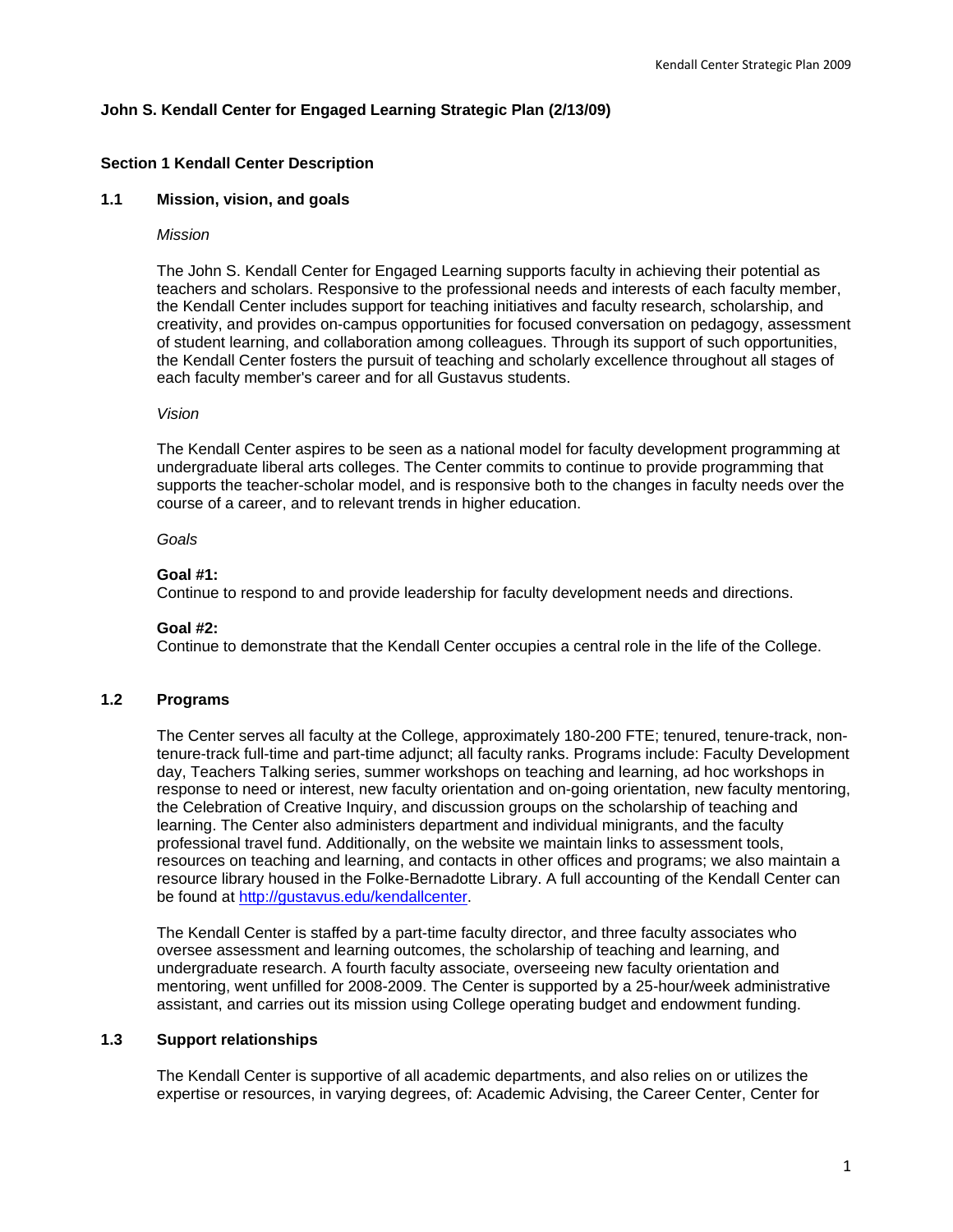International Cultural Education, Center for Vocational Reflection, Community Service Center, Disability Services, the Diversity Center, the Provost's Office, and Gustavus Technology Services.

### **Section 2 Strategic Review**

### **2.1 Strategic Issues**

The prime strength of the John S. Kendall Center for Engaged Learning is in the faculty it serves. Additionally, strengths lie in the Center's: ability to respond quickly to faculty needs or interests, to connect and collaborate with other programs and offices; to envision a variety of programming; and to confidently and fairly administer funding to support faculty work.

# **2.2 Barriers**

The Kendall Center has the great potential to continue to grow and evolve and expand on campus and nationally. To do so will require an even greater commitment from Center staff and the institution should the College push for the growth of the Center. It also will require staff to be clear about goals so as to not dilute the mission of the Center—it cannot, and should not, be all things to all people and willing to advocate for and support that mission. And frankly, evolution of the Center will require staff who are ready and willing to commit significant time and energy to the Center, and have an honest interest in faculty professional development within a broad higher education context.

The Center's leadership has relied, since the inception of the faculty development program at Gustavus in 2000, on full-time faculty who have been compensated with course release/s or a stipend. For the first seven years, two faculty assumed the roles of c-coordinators/co-directors; in 2008-2009, a single director was appointed with three faculty associates. A review of this administrative structure was undertaken in fall 2008; results have not yet been shared.

### **Section 3 Strategic Initiatives and Recommendations**

**Goal #1:** Continue to respond to and provide leadership for faculty development needs and directions.

a. Promote and support excellent and scholarly teaching and innovative pedagogies, including pedagogies that involve the use of technology. Continue to promote and support the scholarship of teaching and learning.

b. Enhance support of faculty research, scholarship, and creative work, and develop new areas of support to better serve all disciplines, such as subvention or page cost funding for publications.

c. Continue close collaboration with the Faculty Development Committee to establish professional development priorities and programming.

d. Continue to partner with Advancement in order to increase the Kendall Center endowment.

e. Work with faculty to enhance and expand opportunities for collaboration on research and teaching with colleagues and students, such as development of searchable online databases of syllabi, course materials, and research interests.

f. Maintain and create new avenues to publicly disseminate faculty achievements.

g. Address the changing nature of faculty work in order to develop more focused support for faculty at all career stages.

h. Advocate for pre-sabbatical leaves.